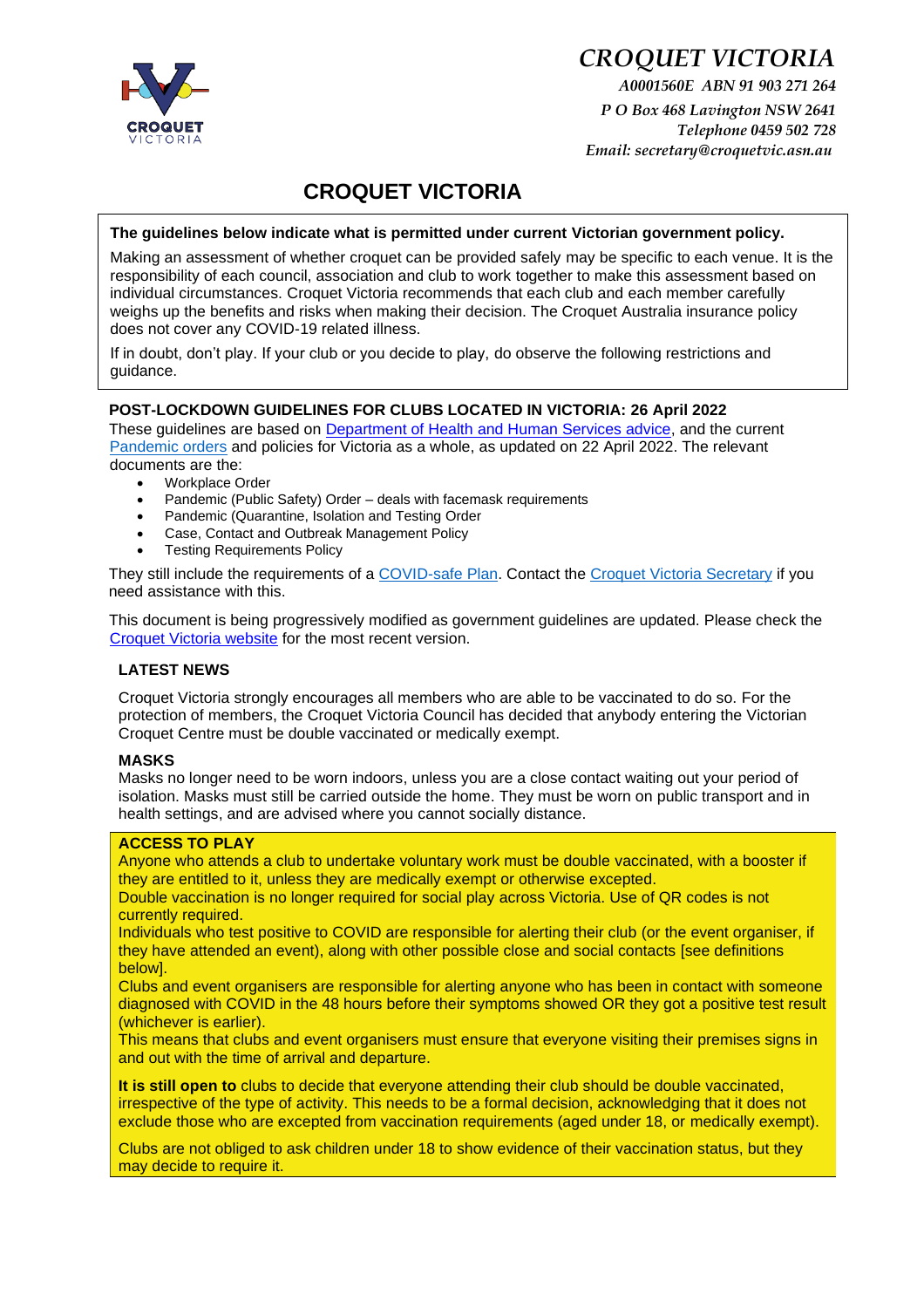# **1 What play is allowed, and how many people can play**

The government orders requiring vaccination have been revoked. There are no limits on the number of people who can play, so long as people recently diagnosed with COVID and their close contacts stay away. However, workers (and volunteers) must be double vaccinated, unless they are in an excepted category (medically exempt or under 18).

# **2 Who can play**

Please only play with others if you are in good health. If you are suffering from a condition that puts you at risk, be especially careful to observe the hygiene requirements.

# **3 If someone tests positive with COVID-19**

Members who have a positive result on any COVID test are now responsible for alerting their club and/or the organiser of any event they have attended, along with other potential close and social contacts, as soon as possible – and must of course stay home for the necessary isolation period.

Close contacts are defined as people who have spent at least 4 hours in the company of someone who has a positive COVID test during the 48 hours before the test, or before the onset of symptoms if that was earlier.

Social contacts are defined as people who have spent at least 15 minutes face to face with the person, or 2 hours in the same air space, again during the 48 hours before the positive test or the onset of symptoms if that was earlier.

Clubs and event organisers are now responsible for following up social and close contacts of someone who has attended the club once they are notified that the person has had a positive COVID test result. This is mandatory.

The information they should provide is specified online at<https://www.coronavirus.vic.gov.au/checklist>

#### **4 How is attendance recorded**

QR codes are no longer being used.

It is the responsibility of the club, and event organisers, to set up a system to ensure that everybody signs in and out of the venue, showing their arrival and departure time, so that it is easy to identify possible close and social contacts of anyone with a positive COVID test.

# **5 Social distancing and hygiene**

Across Victoria, fitted masks are no longer required in sports clubhouses. Ventilation is strongly recommended. Meet outdoors, by preference.

Hygiene involves:

- wash your hands thoroughly
- keep your hands away from your face
- if First Aid is needed, use single-use gloves (see below).

# **6 Hygiene equipment**

The club should ensure that players can access

- soap and sanitiser
- paper towels for drying hands
- disinfectant for toilet
- single-use gloves (kept near the First Aid kit and the toilet)
- Personal Protection Equipment for use if there is a need for someone to give First Aid: mask, protective goggles, disposable raincoat.

Schedule regular cleaning of accessible areas and frequently touched surfaces.

# **7 Playing equipment**

There is no longer a requirement to limit handling of equipment or to sanitise equipment after use.

# **8 First Aid**

It is recommended that you use disposable (single-use) gloves to open the First Aid kit and deal with the emergency. Use the Personal Protection Equipment as required.

Afterwards, discard the disposable items and wash your hands before closing the First Aid kit.

# **9 Club and committee gatherings**

Attendance times at gatherings other than at home should be recorded so that any close or social contacts can be identified.

# **10 Workers, volunteers and vaccination**

Workers and volunteers in sport and recreation are now expected to be double vaccinated. It is recommended that clubs